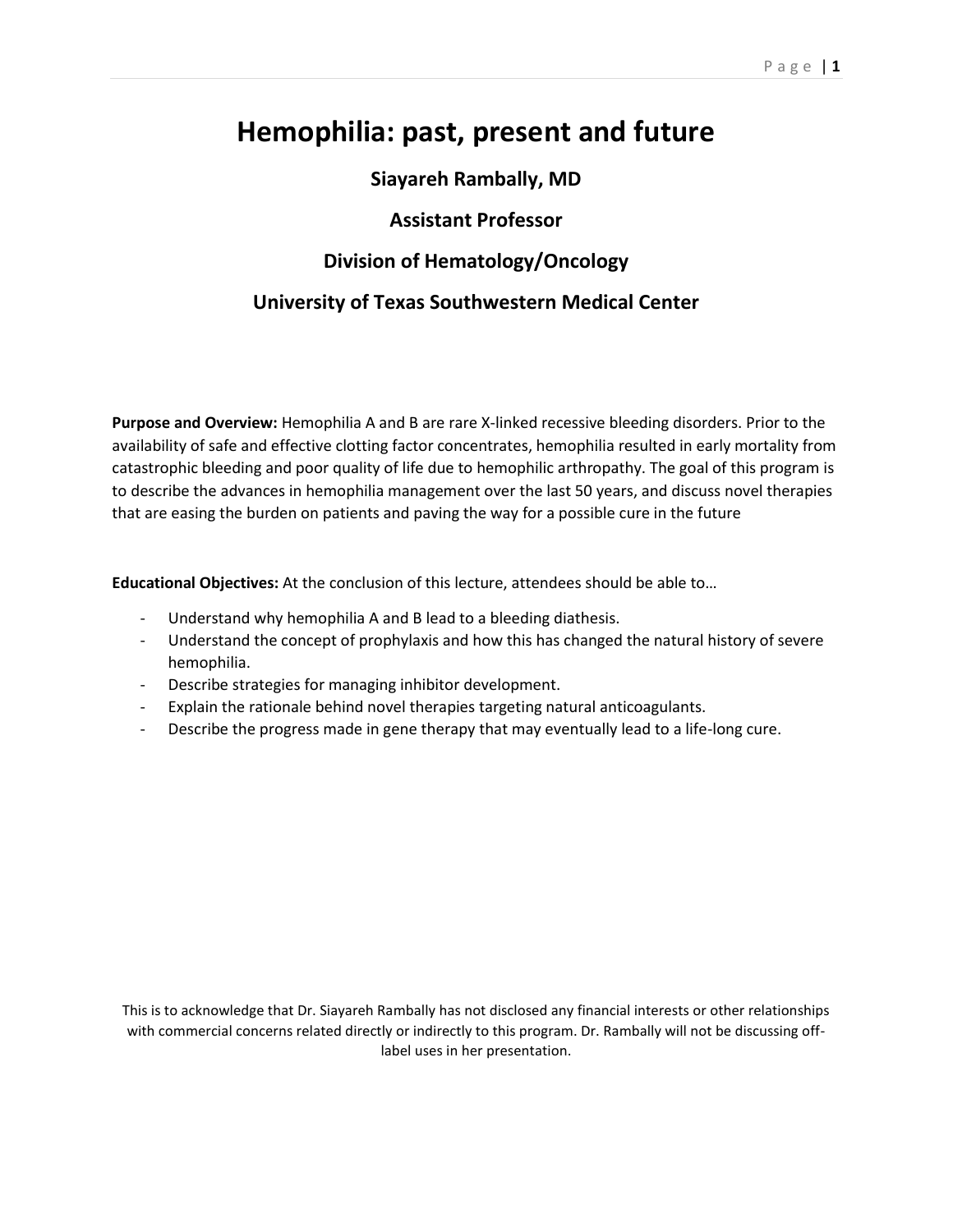# **Hemophilia: past, present, and future**

#### **Overview of Hemophilia A and B**

Hemophilia A and B are inherited bleeding disorders resulting from deficiency of clotting factors VIII and IX, respectively. Hemophilia is an X-linked recessive disorder, therefore, females are typically asymptomatic carriers and the disease is passed on from the mother to the son. In some cases females may be symptomatic due to skewed lyonization. There is a wide range of genetic heterogeneity, with >2000 genetic mutations identified in the Factor VIII gene and >1000 mutations in the Factor IX gene. With current molecular diagnostic testing we are able to identify >90% of causative mutations [1]. It is estimated that approximately 30% of cases are the result of de novo mutations, and thus these patients have no family history of a bleeding diathesis [1].

The incidence of Hemophilia A is approximately 1/5,000 males births. Hemophilia B is less common, affecting 1/30,000 male births. There are an estimated 400,000 people living with hemophilia worldwide. There is no predilection for a certain race or ethnicity. [2]

Bleeding manifestations are largely based on the amount of residual clotting factor activity. Severe hemophilia is classified as <1% factor activity, and results in spontaneous joint and muscle bleeds. Intracranial, abdominal, and other soft tissue hemorrhages may also occur. Moderate hemophilia is defined as factor activity between 1-4%, and bleeding manifestations are variable with patients on the lower end of the spectrum having occasional spontaneous bleeds, and all patients having prolonged bleeding after minor trauma or invasive procedures. Mild hemophilia is defined as factor activity between 5-40%, and usually only results in clinical bleeding with major trauma or surgery.

| <b>Classification of Hemophilia</b> | <b>Residual Factor activity</b> | <b>Clinical manifestations</b>   |
|-------------------------------------|---------------------------------|----------------------------------|
| Severe                              | $< 1\%$                         | Spontaneous bleeding into joints |
|                                     |                                 | and muscles                      |
| Mild                                | $1 - 4%$                        | Variable degree of spontaneous   |
|                                     |                                 | bleeding                         |
|                                     |                                 | Prolonged bleeding after minor   |
|                                     |                                 | trauma or surgery                |
| Moderate                            | 5-40%                           | Bleeding only after major trauma |
|                                     |                                 | or surgery                       |

## *Hemophilic Arthropathy*

Joints are the most common site of bleeding in hemophilia, accounting for 70-80% of events [2]. Hemophilic arthropathy shares features with both rheumatoid arthritis (inflammation and synovitis) and osteoarthritis (articular cartilage destruction). The most commonly affected joints are the ankles, knees, and elbows. Recurrent bleeding into the joints results in chronic pain, muscle atrophy, and crippling structural deformities.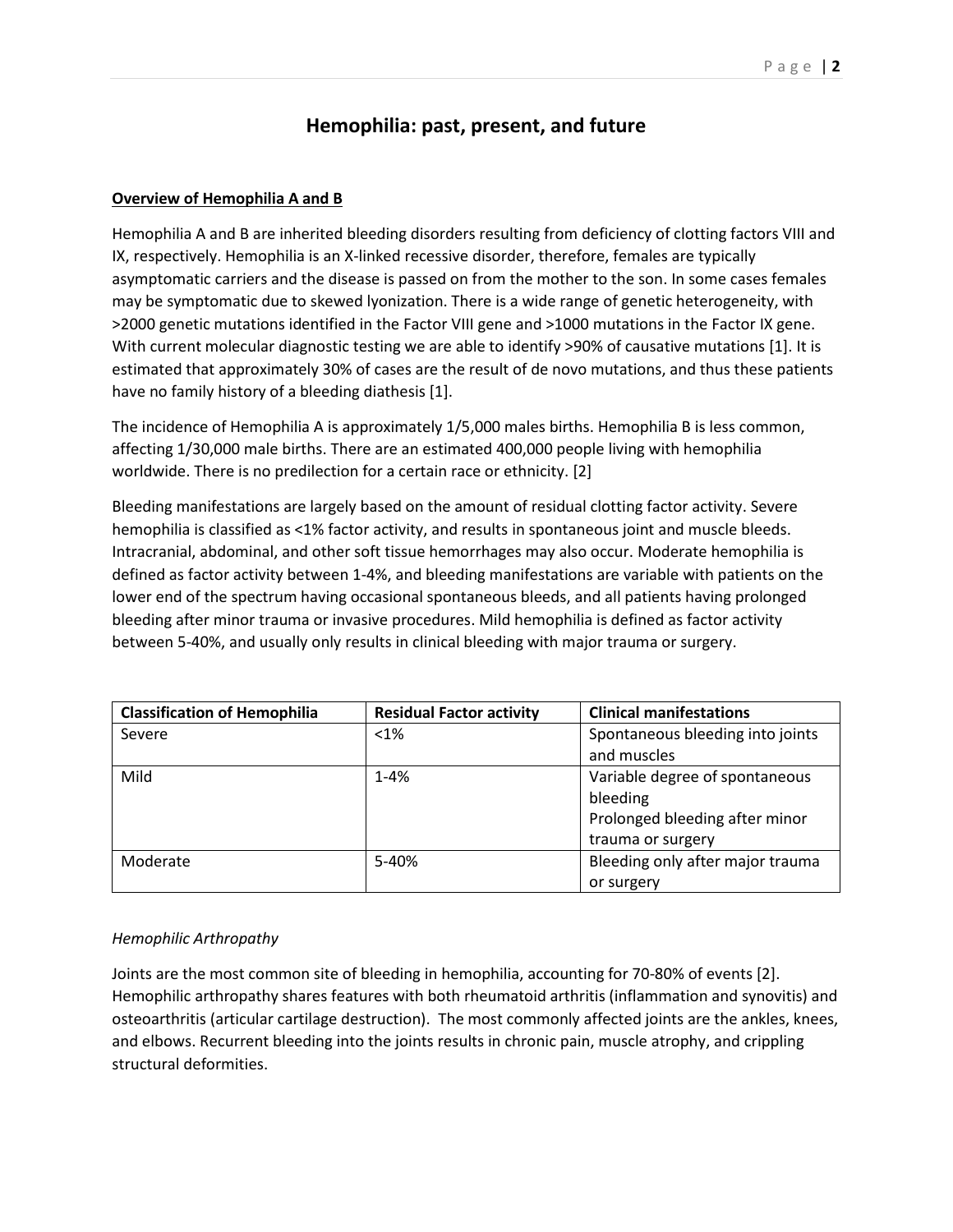Iron released from red blood cells within the synovial tissue is toxic, resulting in inflammatory synovitis with hypertrophy of the synovial tissue and recruitment of inflammatory cells and vascular growth factors. Inflammatory cytokines, activated monocytes, matrix metalloproteinases and hydroxyl radicals induce chondrocyte apoptosis. Molecular markers of bone turnover are skewed to factor osteoclastic activity, resulting in subchondral bone destruction. Recruitment of vascular growth factors, including VEGF, lead to neoangiogenesis. These friable vessels are susceptible to re-bleeding, resulting in a vicious cycle with the development of "target joints". [3].

Treatment of target joints includes synovectomy to remove the friable hypertrophied synovium. This can be accomplished via synoviorthesis, with injection of either a chemical sclerosing agent or radioactive material into the synovial space. If these less invasive measures are not effective, open or arthroscopic surgical synovectomy can be undertaken with a prolonged period of intensive rehabilitation to preserve joint function. Severe cases of chronic hemophilic arthropathy with debilitating pain or functional impairment may require joint replacement.



Figure 1: Pathophysiology of hemophilic arthropathy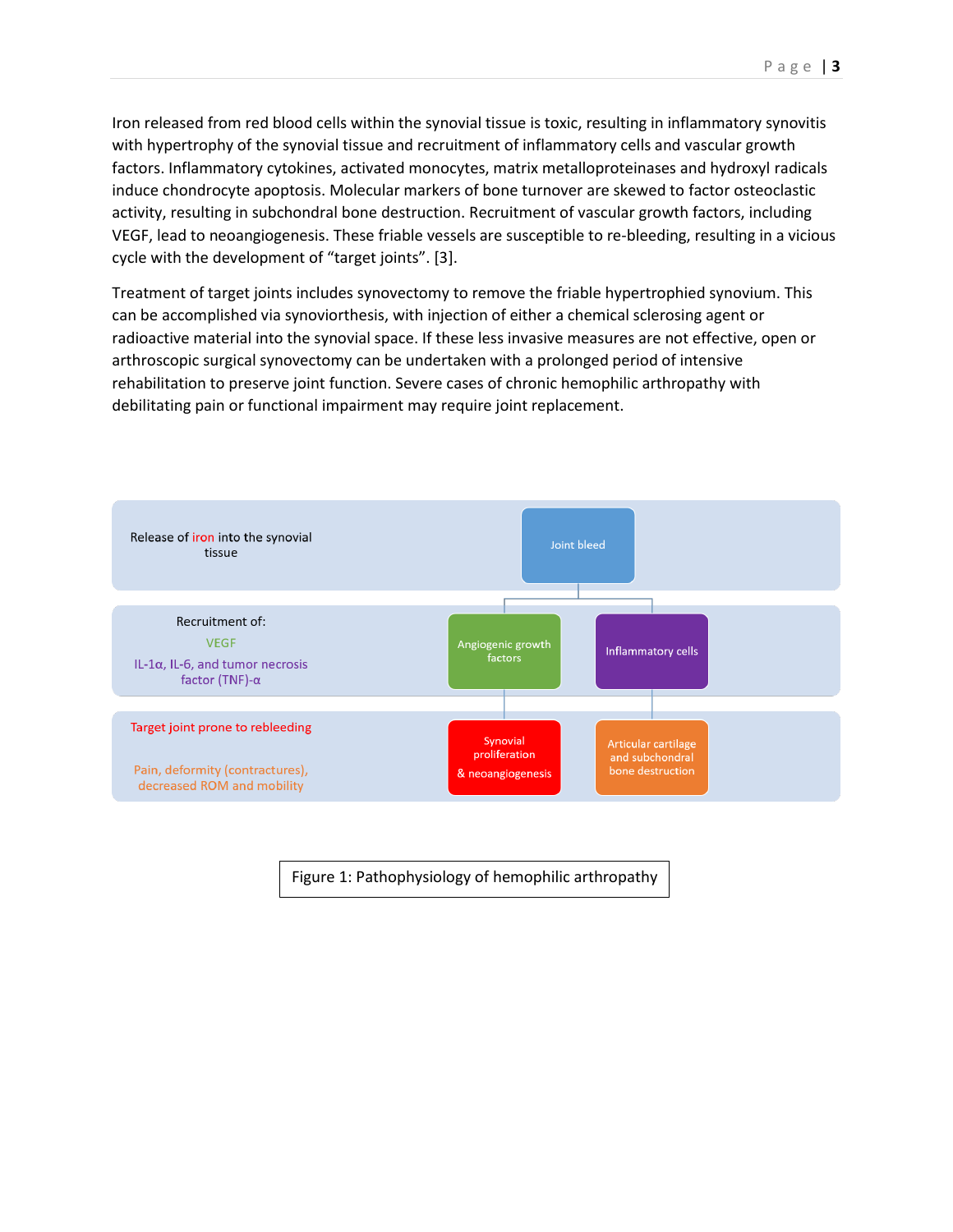

Figure 2: Vicious cycle of hemophilic arthropathy leads to the development of "target joints" that are susceptible to re-bleeding due to friable neovascularization in the hypertrophied synovium.

## **A Timeline of Discovery and Therapy**

In the late 18<sup>th</sup> century, Otto described "a hemorrhagic disposition existing in certain families" and astutely noted that it was passed from the mother to the son, despite the females being asymptomatic. In 1840, Samuel Lane, a surgeon practicing at St. George's Hospital Medical School in London, successfully performed the first case of transfusion of whole blood to treat a hemophiliac suffering from post-operative hemorrhage [2].

In 1947, Pavlovsky transfused blood from one hemophiliac to another, leading to normalization of the coagulation defect. This led to the realization that there are 2 types of Hemophilia with deficiencies of different coagulation factors.

In the 1950s, transfusion of fresh frozen plasma was the only available treatment for bleeding events. This required hospitalization and transfusion of large volumes of plasma due to the low concentration of factor in plasma. It was difficult to obtain factor levels >25-30%, and often the risk of volume overload would prohibit adequate treatment. The life expectancy during the 1950s was only 11 years old.

In 1964, Judith Graham discovered a process of obtaining concentrated Factor VIII from plasma [3]. If fresh frozen plasma was thawed slowly at 2-4 degrees Celsius, cryoprecipitate rich in fibrinogen, FVIII, VWF, and FXIII could be isolated after centrifugation. This allowed for hemostatic levels of FVIII activity after administration of smaller volumes. Patients with Hemophilia A were finally able to receive adequate treatment for bleeding events and undergo invasive surgical procedures.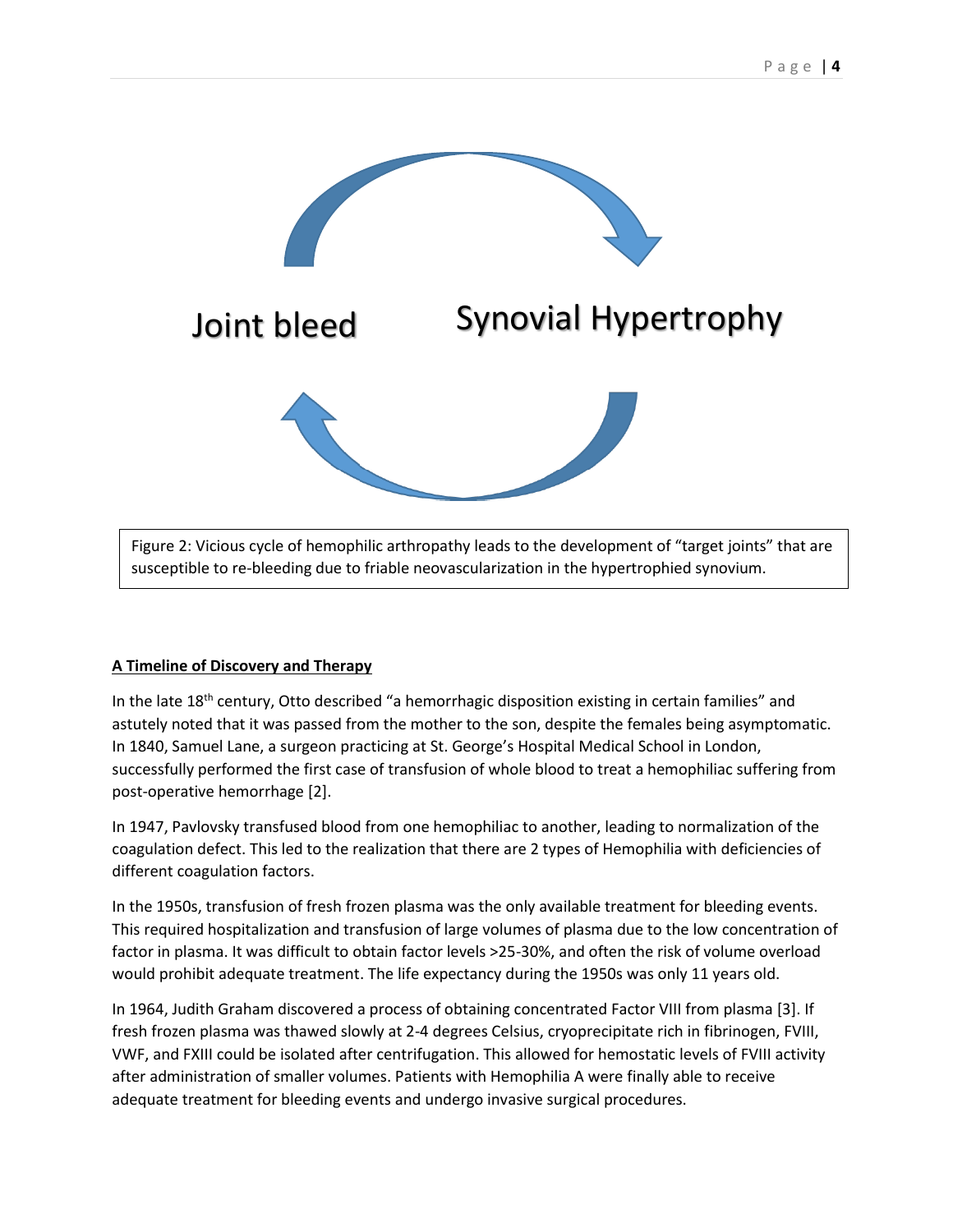Lyophilized plasma derived factor VIII and IX concentrates became available in the 1970s, allowing for accurate dosing and effective factor replacement at home. This became known as the "golden age of hemophilia". The Hemophilia Act of 1973 designated federal funding to hemophilia treatment centers in order to provide comprehensive care.

However, this period of hope would soon end in tragedy for many patients. These concentrates were made from plasma that was pooled from thousands of whole blood donations with no virucidal methods in place. In the 1970s, physicians began to notice that it was not uncommon for patients with hemophilia to have elevated liver enzymes. By the early 1980s there was evidence that nearly 100% of previously untreated patients developed hepatitis after they began regular infusions with plasma derived factor concentrates. The etiology of this was not apparent at the time, but over the next decade it would become clear that this was due to a non-A, non-B viral hepatitis that was identified as Hepatitis C in 1989. By the early 1980s, cases of HIV in the hemophilia community were detected. Approximately 50% of the hemophilia community was infected with HIV, leading to increased mortality, social stigmatization and economic burden.

The tragedy of the HIV and hepatitis epidemics in the hemophilia community ignited a flurry of innovation and discovery. In the early 1980s, the Factor VIII and IX genes were cloned. Recombinant DNA technology led to the production of recombinant FVIII and FIX products. Shortly after the completion of the first clinical trials in the 1990s, recombinant factor concentrates were FDA approved.

In addition, the safety of plasma derived products has improved significantly with better donor screening and selection processes, the development of viral inactivation/removal steps, and nucleic acid testing of blood products. Currently, 2 virucidal methods are used in the manufacturing process of factor concentrates, including heating, solvent-detergent methods and nanofiltration. There has not been a reported case of transfusion associated HIV or hepatitis since the early 1990s with the adoption of these new safety measures.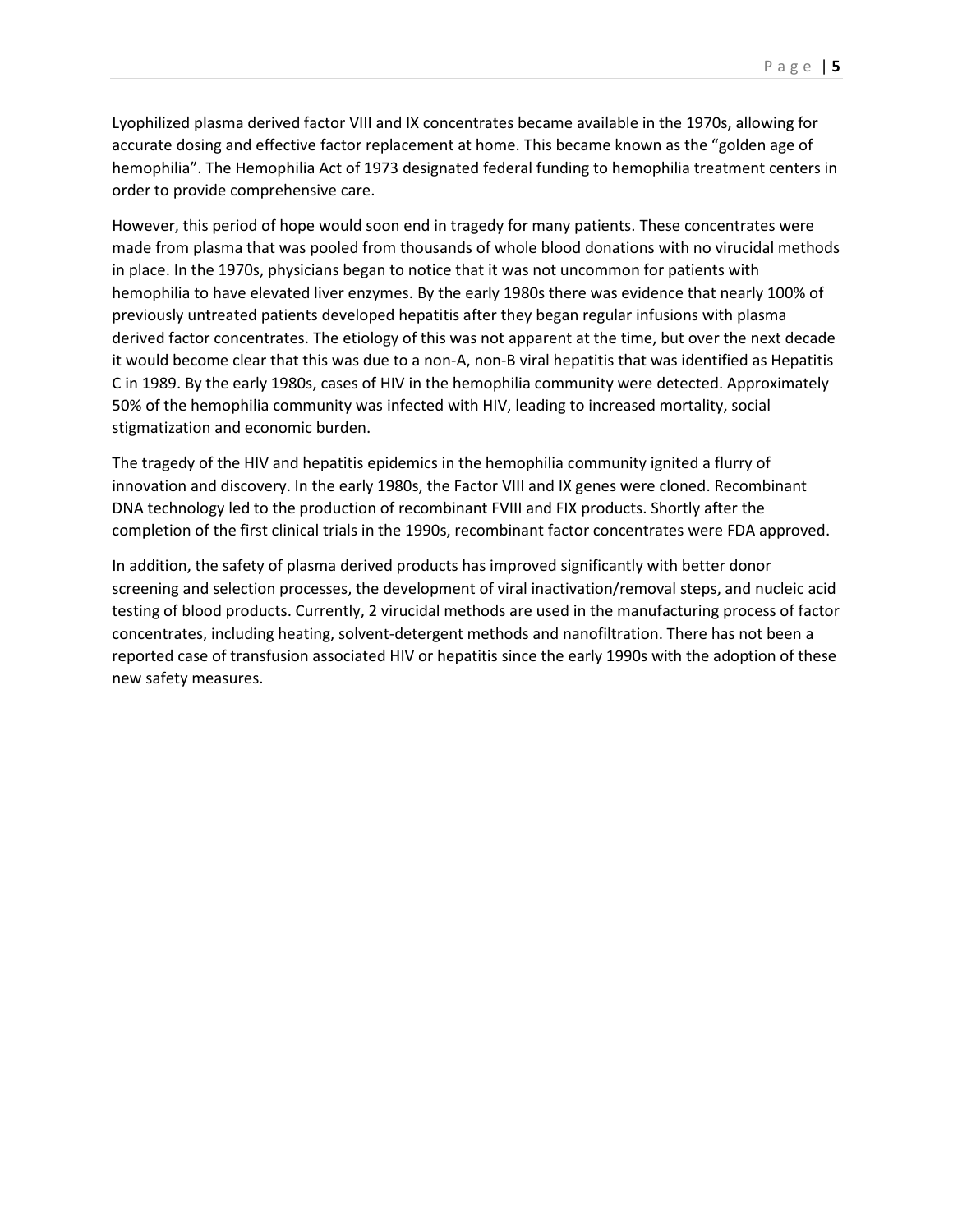

Figure 3: Timeline of hemophilia discovery and management

## **Modern Treatment of Hemophilia**

## *Primary, Secondary, and Tertiary Prophylaxis*

Clinicians observed that patients with moderate hemophilia had less joint damage and better overall quality of life compared to individuals with severe hemophilia. This led to the concept of prophylactic factor replacement to decrease the risk of bleeding and improve joint health. Prophylactic regimens were initiated in Sweden for severe hemophiliacs in the late 1960s. Compared to historical controls, they were able to show that men who started prophylactic factor infusions early in life had a lower incidence of hemophilic arthropathy [6]. In 2007, Manco-Johnson et al. published the Joint Outcome Study, a randomized controlled trial of children <2.5 years of age with baseline normal joints to prophylaxis with recombinant FVIII every other day versus on-demand therapy for bleeding events. At 6 years of age, joint evaluation by MRI revealed the absence of hemophilic arthropathy in 93% of those boys who received prophylaxis versus 55% of those who received on-demand therapy [7]. The ESPRIT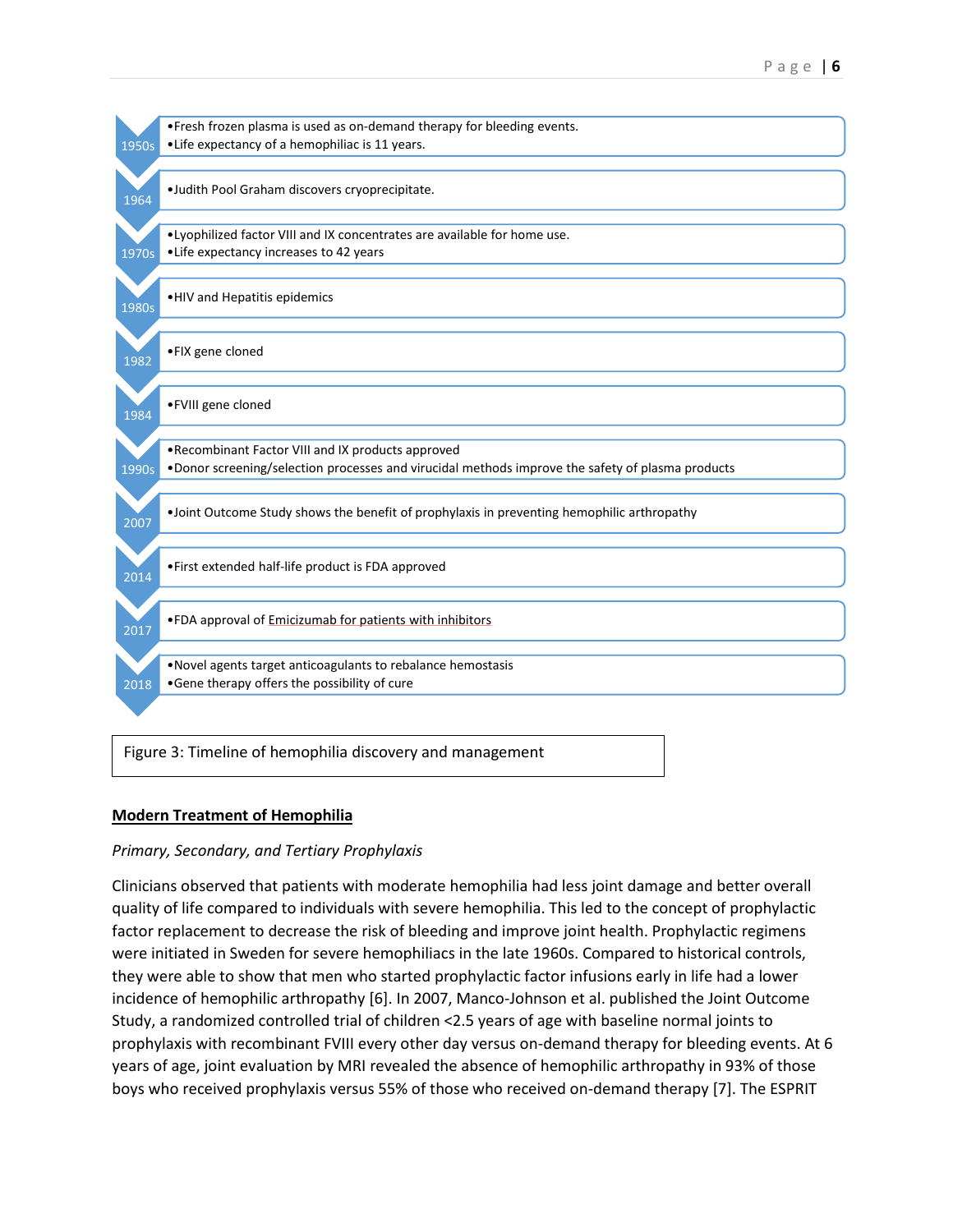study (Evaluation Study on Prophylaxis: a Randomized Italian Trial) confirmed that prophylaxis in children resulted in less bleeding events, less joint damage on imaging, and improved quality of life [8].

After proving the benefit of prophylaxis in young children with minimal or no baseline joint damage, investigators set out to determine if there is a benefit in adolescents and adults, most of whom already have significant hemophilic arthropathy and target joints. The SPINART trial [9] is a randomized controlled trial of tertiary prophylaxis in males with severe hemophilia A, aged 15-20 years, with established joint damage. Patients on prophylaxis had 94% reduction in bleeding events, improvement in activity level, pain, and quality of life. However, joint damage as assessed by imaging was not significantly different between the 2 groups, indicating that prophylaxis should be started early prior to recurrent joint bleeds to prevent irreversible damage.

Given these data, the current recommendations from the Medical and Scientific Advisory Council of the US National Hemophilia Foundation (MASAC) are to start prophylaxis in all boys before the onset of recurrent bleeding (usually before age 2) to maintain trough levels >1%. For those adolescents and adults who did not receive prophylaxis during childhood, it is recommended to start prophylaxis regardless of pre-existing joint damage.

Despite the proven benefits of prophylaxis in severe hemophilia, adherence remains an issue. Life-long prophylaxis is burdensome, requiring frequent self-infusions. Studies have shown that compliance is best in early childhood when the parent is infusing, but decreases during adolescence and adulthood. Up to 50% of adults abandon prophylaxis. The 2 most important aspects of the patient's ability to maintain adequate prophylaxis are their acceptance of the disease and ability to carry out the demands of self-infusion, maintaining appropriate supplies of factor, communication with the hemophilia team, insurance companies, and pharmacy [10]. Dedicated social workers in hemophilia treatment centers routinely assess psychosocial barriers to compliance, which are greatest in adolescence and early adulthood when patients tend to have a strong desire to be like their peers and are learning how to handle their independence.

Various cost effectiveness analyses have found significant gains in quality adjusted life years for prophylaxis versus on-demand therapy. The cost of prophylaxis, which can be up to several hundred thousand dollars per year, is offset by decrease in health care utilization and the patient's ability to maintain employment and productivity.

## *Extended Half-life Factor Products:*

The usual half-life of Factor VIII is ~8-12 hours. Therefore, prophylactic factor infusions are required 3-4 times weekly to maintain trough levels >1%. The usual half-life for FIX is ~18-20 hours, thus requiring twice weekly intravenous infusions.

There are now 3 proven techniques to extend the half-life of recombinant factor products: pegylation, fusion to the Fc fragment of IgG1, and albumin fusion.

Polyethylene glycol (PEG) results in a longer circulating half-life of the recombinant factor due to steric hindrance of the hydrophilic polymers surrounding the protein, which decreases proteolytic degradation.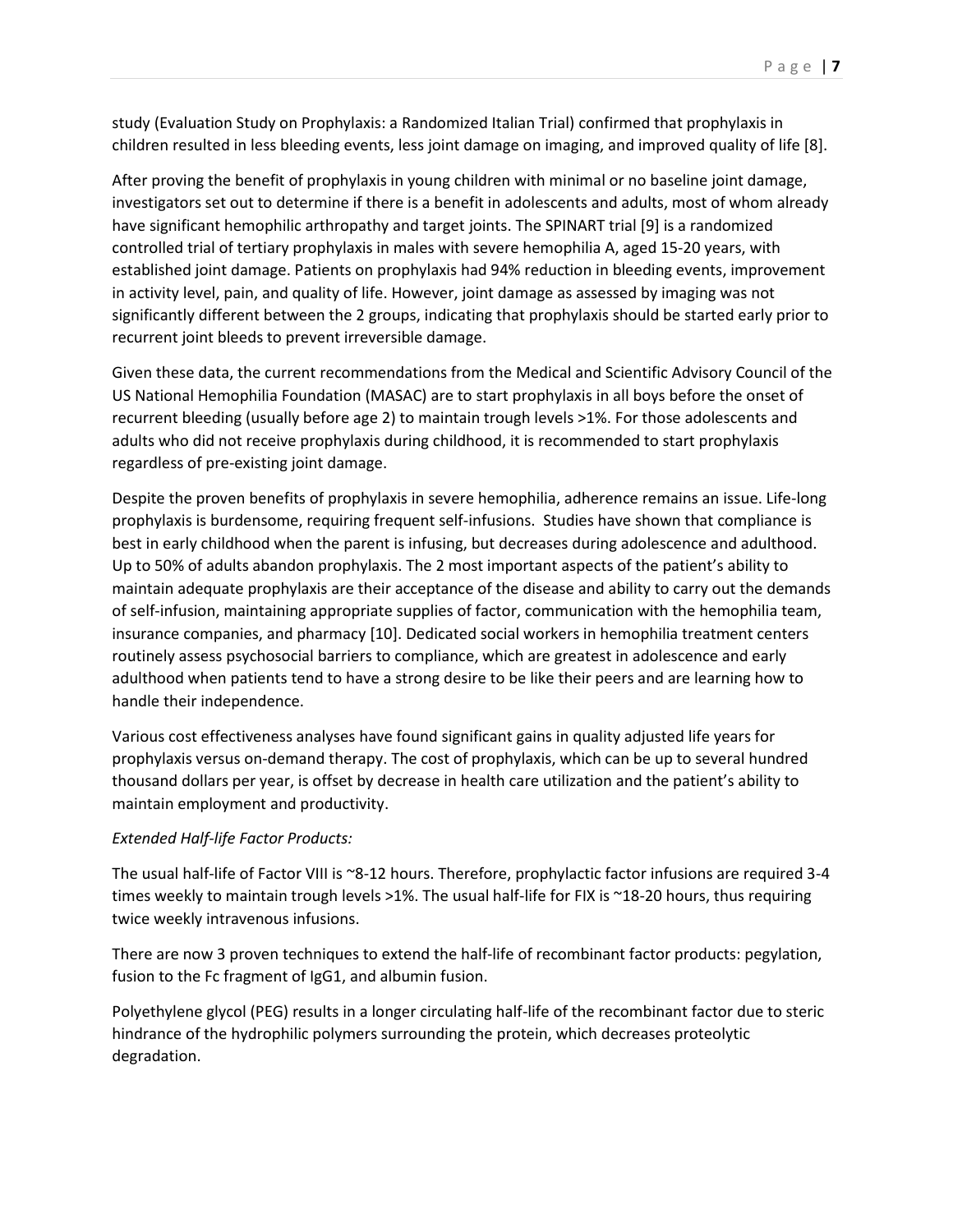The first extended half-life product was FDA approved in 2014. These products have increased the halflife of recombinant FIX by ~5 times, thus allowing for dosing once every 7-14 days.

EHL products have not been as successful for FVIII products. The half-life has only been extended by ~1.5 fold, allowing for decreased dosing from every other day to twice weekly. The modest increase in halflife is likely due to the role that von willebrand factor plays in the clearance of factor VIII. VWF circulates with FVIII and protects it from proteolysis. Thus, the recombinant product only affects the half-life of the small amount of "free factor VIII", while the majority is still cleared by VWF dependent mechanisms.

The extended half-life products allow for less frequent dosing (especially with the FIX product), which could potentially decrease the need for venous access devices and improve compliance. The ability to maintain higher trough levels has led to decreased bleeding episodes and allowance for a more active lifestyle. Finally, >80% of bleeding events can be controlled with a single infusion. There has been no indication that any of these products lead to increased rate of inhibitor development in previously treated patients. [11-15] Studies with previously untreated patients are ongoing.

## *Adjunctive therapies*

# Desmopressin *(DDAVP)*

DDAVP is a synthetic peptide derived from the antidiuretic hormone vasopressin. It releases Factor VIII that is stored in the Weibel-pallade bodies of endothelial cells, and can be helpful in the management of mild bleeding events or low risk invasive procedures for mild or moderate Hemophilia A. Levels of factor VIII activity can be expected to increase up to 3-6 times baseline values. It will not work for severe hemophilia A, as these patients do not produce any Factor VIII. DDAVP is only effective for 3 consecutive days at most due to tachyphylaxis, given the limited supply of FVIII stored in endothelial cells. Hyponatremia is a potential side effects, so water intake should be limited during its use.

# *Antifibrinolytic agents*

Antifibrinolytic agents are useful in both Hemophilia A and B to help stabilize the fibrin clot. This can be especially helpful for mucosal bleeding or dental procedures as there is a high degree of endogenous fibrinolytic activity in the oropharynx. The use of antifibrinolytic agents should be avoided in the case of hematuria given the risk of ureteral obstruction and subsequent renal failure.

## **Inhibitors**

The most severe complication of hemophilia in the current age is the development of neutralizing alloantibodies to the deficient factor. The development of inhibitors renders coagulation factor concentrate ineffective, and leads to increased bleeding risk, functional impairment due to hemophilic arthropathy, decreased quality of life, and significant increase in healthcare costs. Data collected by the Centers for Disease Control and Prevention found the odds ratio of death to be 70% higher in inhibitor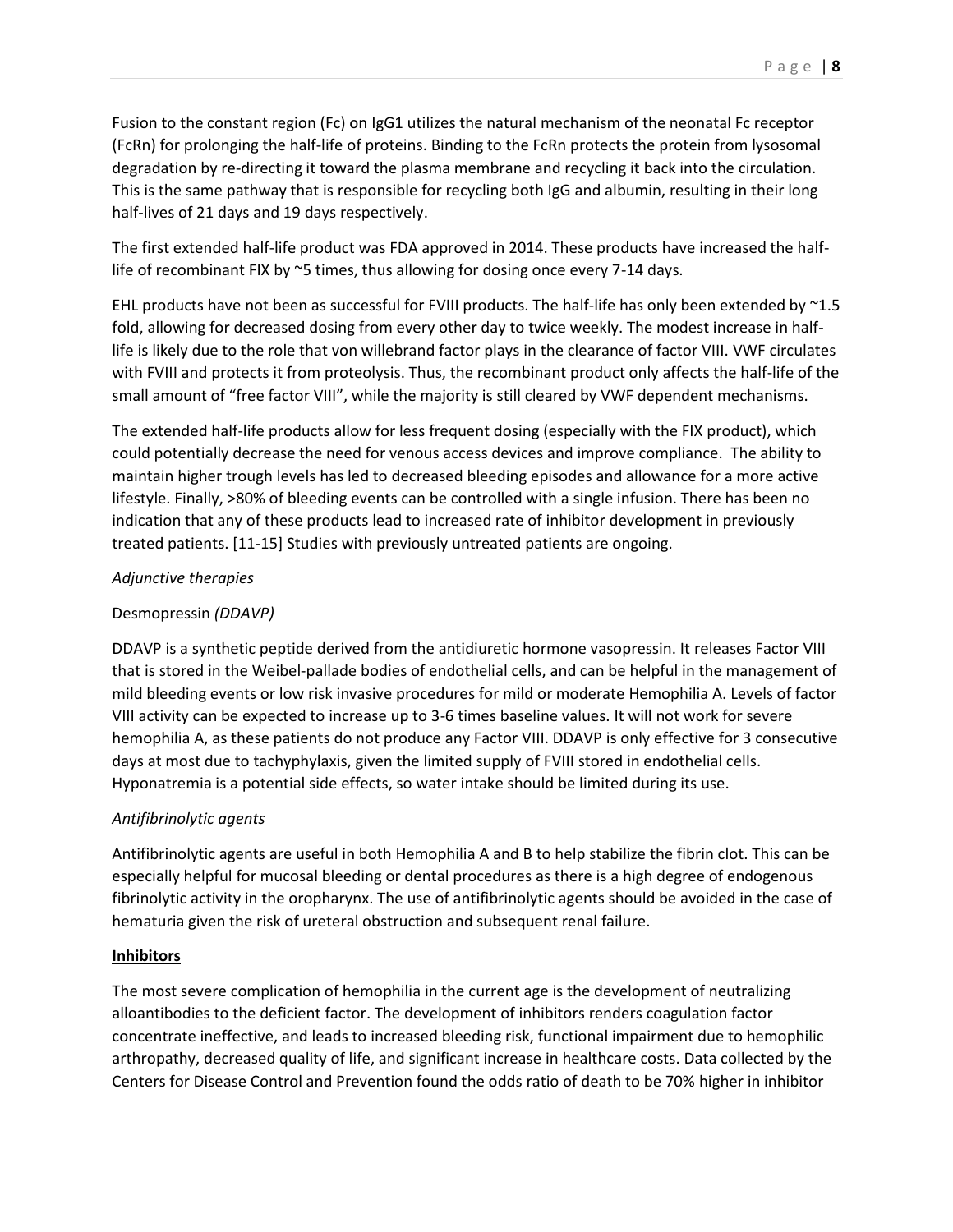patients compared to those without an inhibitor in multivariable analysis (p<0.01), and these deaths were significantly more likely to be attributed to bleeding complications [16].

Inhibitors develop in 30-35% of patients severe Hemophilia A, most often in young patients within the first 50 exposure days. It is less common in mild or moderate hemophilia A (5-10%), and usually occurs after intensive factor replacement therapy for a traumatic bleed or surgery. Inhibitors are rare in Hemophilia B, affecting approximately 2-5% of patients, possibly due to the more frequent expression of the mutant Factor IX protein [1].

There are patient-related and treatment-related risk factors for developing an inhibitor. The strongest predictor of inhibitor development is the type of genetic mutation, with null mutations (such as large deletions and nonsense mutations) portending a greater risk than missense mutations.

In 2016, the first randomized controlled trial comparing plasma derived versus recombinant factor concentrates in previously untreated patients with severe hemophilia A was reported in the New England Journal of Medicine. The SIPPET study (Survey of Inhibitors in Plasma-Products Exposed Toddlers) [17] found an 87% risk reduction in inhibitor formation in those subjects receiving plasma derived products. The reduced immunogenicity of plasma derived factor concentrates is thought to be secondary to protective immunomodulatory effects of von willebrand factor, which may decrease uptake of FVIII by antigen producing cells [18].

| <b>Risk Factors for Inhibitor Formation</b>         |                                                          |  |
|-----------------------------------------------------|----------------------------------------------------------|--|
| <b>Patient related factors</b>                      | <b>Treatment related factors</b>                         |  |
| Type of gene mutation                               | Greatest risk in the first 50 exposure days              |  |
| Hemophilia severity (severe >> mild or moderate)    | Intensity of first exposure to factor (high              |  |
|                                                     | dose, intensive treatment increase risk 2 fold)          |  |
| Race (Hispanics and African Americans > Caucasians) | Factor product source (plasma derived vs<br>recombinant) |  |
| Family history                                      |                                                          |  |

Inhibitors are measured in Bethesda Units (BU), with 1 BU being the amount of inhibitor required to neutralize 50% of the coagulation factor activity. High titer inhibitors are defined as >5 BU. Low titer inhibitors have a higher chance of spontaneously resolving, and in case of bleeds may be overcome by administering high doses of factor concentrate to saturate the inhibitor and provide adequate hemostasis. The management of bleeding episodes in patients with high titer inhibitors is more complicated as they will not response to factor replacement. Treatment of bleeding events requires the use of "bypassing agents", either recombinant activated Factor VII (rFVIIa) or plasma derived activated prothrombin complex concentrate (aPCC). rFVIIa directly activates FX on the platelet surface, thus "bypassing" the tenase complex and allowing for thrombin generation. aPCC contains plasma derived vitamin K dependent clotting factors (II, VII, IX, and X) in both zymogen and activated states. The addition of activated factors that are downstream of the coagulation defect allow for thrombin generation. A randomized controlled trial found the efficacy of rFVIIa to be equivalent to aPCC, with control of ~80% of bleeding events [19]. However, the efficacy of the bypassing agents are suboptimal and unpredictable compared to factor concentrates. In addition, there are no laboratory tests that are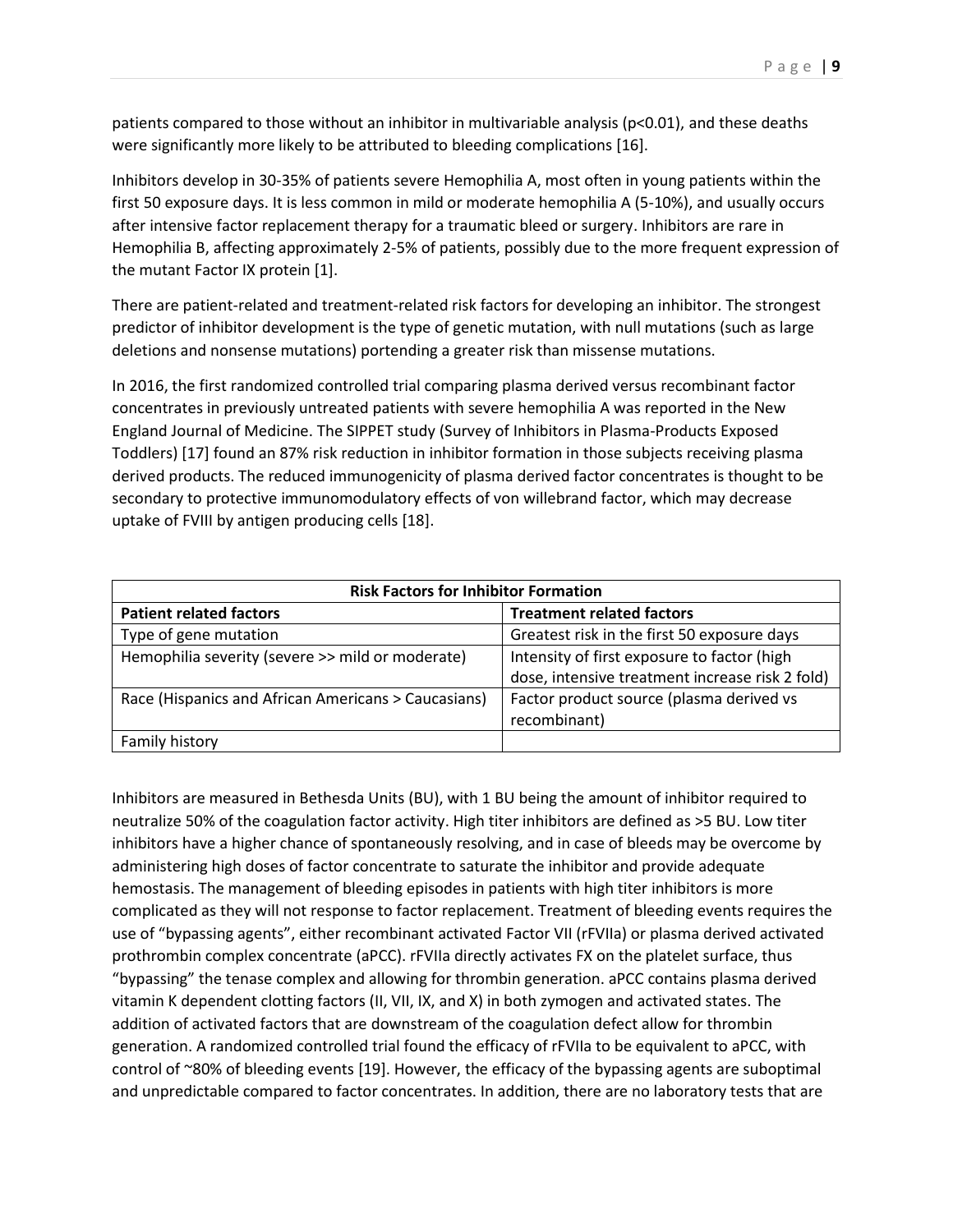validated to monitor the efficacy or safety of these agents. Thrombotic complications are a rare adverse event with the use of bypassing agents; the risk increases with higher doses, longer duration of treatment, use of both agents concurrently, and the presence of other thrombotic risk factors such as immobility, surgery, and active infection. Finally, the short half-lives of these agents requires frequent intravenous infusions (every 2 hours for rFVIIa and every 8 hours for aPCC).

There is now data from 3 randomized controlled trials supporting prophylactic use of bypassing agents to prevent bleeding in hemophiliacs with high responding inhibitors and frequent bleeds, with a reduction in bleeding events of 45%–74% [20-22]. However, this requires frequent infusions and is on the order of 5-10 times more costly than routine prophylaxis in non-inhibitor patients.

Given the suboptimal efficacy, high cost, and inconvenience of the bypassing agents, the goal is to eradicate the inhibitor. Immune tolerance induction (ITI) involves the infusion of high frequent doses of factor replacement to restore normal pharmacokinetics and efficacy with regular factor concentrate replacement. ITI is successful in eradicating the inhibitor in up to 60-80% of hemophilia A patients [20]. Those rare patients with Hemophilia B who develop inhibitors have less chance of responding to immune tolerance induction and have difficulty tolerating this treatment due to anaphylactic reactions that occur in approximately half of patients upon exposure to factor IX containing product. The etiology of these allergic reactions remains unclear, but these allergic reactions seem to be more common in those patients with large deletions and missense mutations [1].

| Factors associated with improved response to ITI                                 |  |  |
|----------------------------------------------------------------------------------|--|--|
| Historic peak inhibitor titer <200 BU/ml                                         |  |  |
| Inhibitor titer <10 BU/ml prior to initiation of ITI                             |  |  |
| Peak inhibitor titer (due to anamnestic response) while receiving ITI <200 BU/ml |  |  |
| <5 years between development of inhibitor and initiation of ITI                  |  |  |
| Interruption in ITI < 2 weeks                                                    |  |  |

## **Novel Therapies**

Novel therapies in the pipeline for hemophilia address barriers to standard factor prophylaxis by providing more convenient modes of administration with longer half-lives. Most importantly, these novel therapies are effective in patients with inhibitors and do not have the potential to promote the development of inhibitors. Current strategies include factor mimetics, targeting the natural anticoagulants to rebalance hemostasis, and gene therapy.

#### *Emicizumab*

Emicuzimab is a recombinant, humanized, bispecific monoclonal antibody that bridges activated factor IX and factor X, thereby mimicking the function of the missing factor VIII. Advantages over standard factor replacement include subcutaneous administration, long half-life of 4-5 weeks, efficacy in patients with inhibitors, and lack of potential for alloantibody formation. The Haven-1 trial, a phase 3 open label randomized controlled trial in Hemophilia A with high titer inhibitors, showed an 87% reduction in bleeding events with Emicizumab compared to on-demand therapy with bypassing agents (p<0.001) [24]. 63% of patients receiving the bispecific antibody had no bleeds, compared to only 6% in the control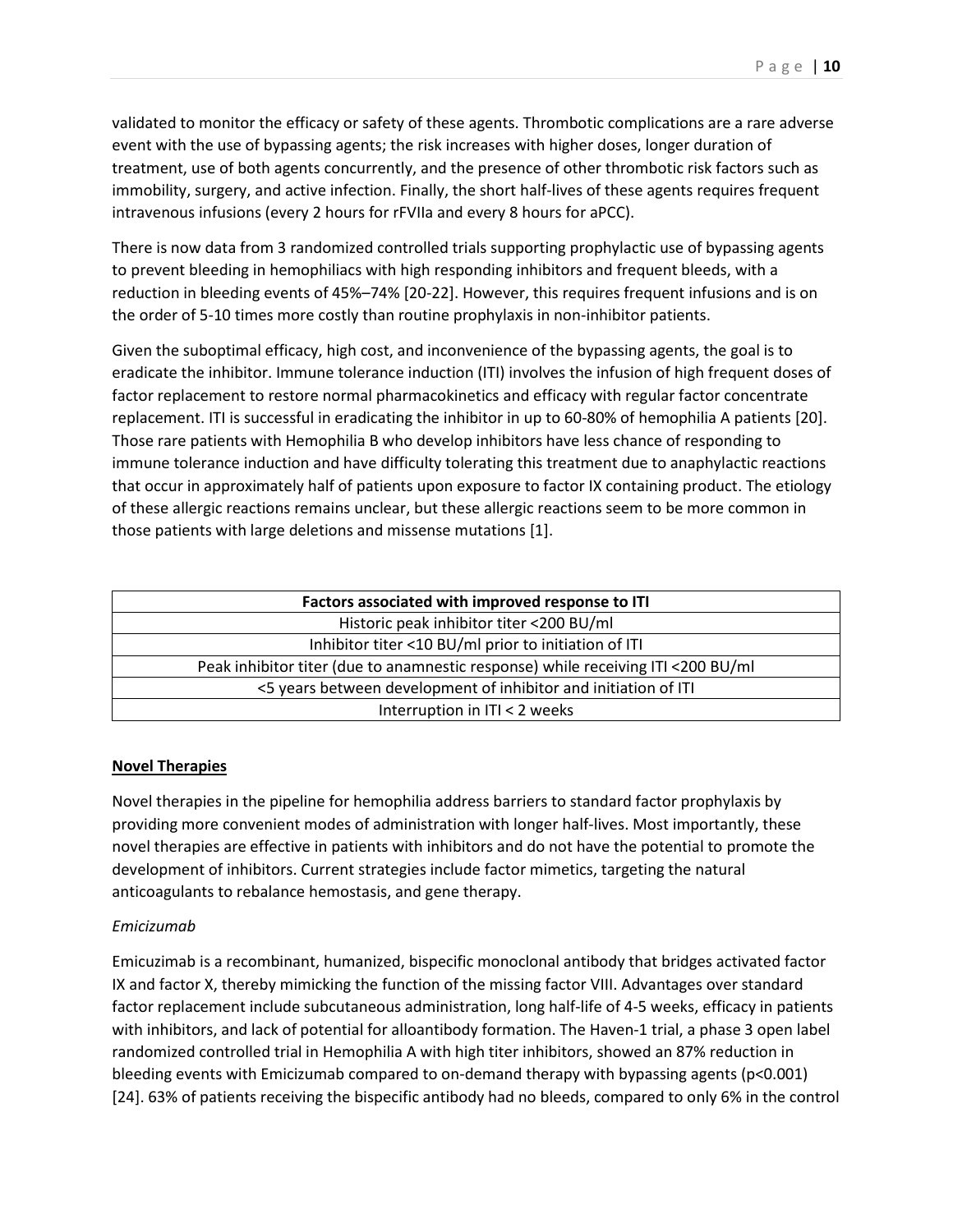group. In an intra-individual assessment of patients receiving Emicizumab who were on prior bypassing agent prophylaxis, there was a 79% reduction in annual bleeding events (0<0.001). There were 5 thrombotic severe adverse events (2 thromboses and 3 thrombotic microangiopathies); all of these patients received concurrent high doses of activated prothrombin complex concentrate (>100 U/kg) for >24 hours to treat a breakthrough bleed. No patients receiving Emicizumab alone or with rFVIIa had a thrombotic event. It is thought that accumulation of activated and non-activated FIX and FX in aPCC leads to synergistic thrombin generation while receiving Emicizumab. Therefore, aPCC should be avoided while on Emicizumab and breakthrough bleeds should be treated with rVIIa. The FDA approved Emicizumab for patients with severe hemophilia A and inhibitors in November 2017.

The HAVEN-3 study for patients with severe Hemophilia without inhibitors was recently reported in the New England Journal of Medicine [25]. Not surprisingly, this showed >95% reduction in annualized bleeding events compared to on-demand dosing of FVIII concentrate. Over 55% of subjects on Emicizumab had no bleeding events, compared to 0% of patients treated with on-demand factor replacement. Patients who were previously on Factor VIII prophylaxis were treated with weekly Emicizumab and an intraindividual comparison of annualized bleeding rates showed a 68% reduction during the time that they were on Emicizumab versus standard factor prophylaxis (p<0.001). There were no thrombotic complications, even with concomitant administration of Factor VIII for breakthrough bleeds. This is thought to be due to the fact that endogenous Factor VIII has a higher binding capacity to Factor IXa and X, and thereby competes with Emicizumab rather than resulting in synergistic thrombin generation. Emicizumab is currently undergoing review by the FDA for use in noninhibitor patients, and will likely revolutionize the treatment of hemophilia A.

#### *Targeting Antithrombin with small interfering RNA (siRNA) technology*

Antithrombin is a natural anticoagulant produced by the liver that inhibits thrombin and other circulating activated coagulation factors (IXa, Xa, XIa). Endothelial cells contain proteoglycans on the external membrane surfaces which enhance the anticoagulant effect of antithrombin. Similarly, heparin takes advantage of the antithrombotic properties of AT by enhancing its action 1000-4000 fold for therapeutic purposes of anticoagulation in clinical practice.

Antithrombin deficiency is a hypercoagulable state that can lead to pathologic thrombosis. Clinical data suggest that hemophilia patients with co-inherited antithrombin deficiency have a decreased tendency toward bleeding. This observation lead to the hypothesis that decreasing levels of this natural anticoagulant in hemophilia patients can be used as a therapeutic modality. Fitusiran is a small interfering RNA that inhibits posttranscriptional antithrombin production by the liver. [26] In a phase 1 dose escalation study in Hemophilia A and B patients without inhibitors, monthly doses of Fitusiran resulted in a dose-dependent reduction in antithrombin activity with corresponding increases in thrombin generation. A reduction in the antithrombin level by more than 75% from baseline resulted in median peak thrombin values at the lower end of the range observed in healthy volunteers [27]. A posthoc analysis of efficacy revealed a lower bleeding frequency compared to bleeding rates in individuals in the 6 months prior to study initiation, but it was not powered to detect this difference and we must keep in mind that this was a small trial with only 25 hemophilia patients enrolled. There are ongoing phase 3 studies in Hemophilia A and B with and without inhibitors to assess efficacy and safety.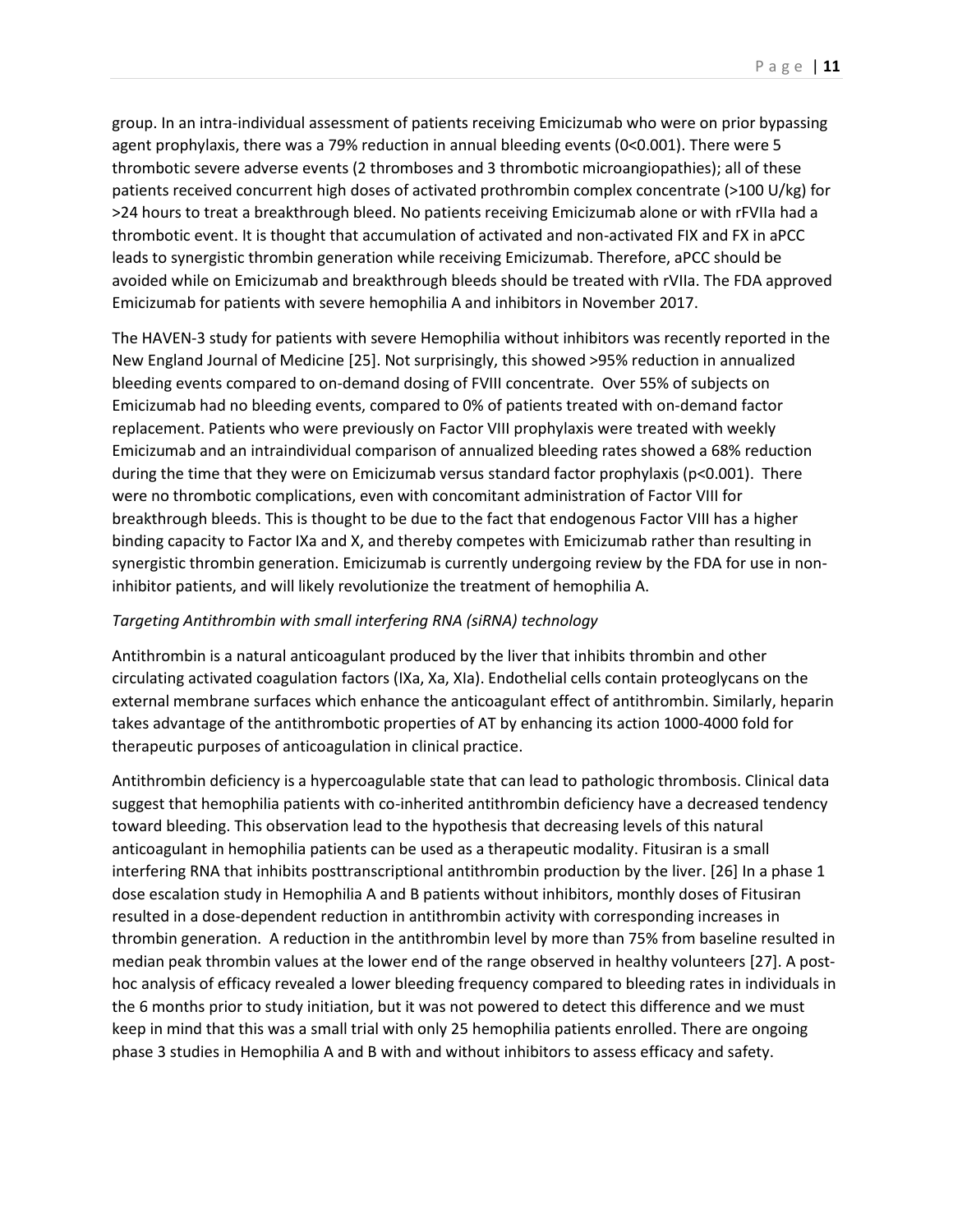## *Targeting Tissue Factor Pathway Inhibitor*

Tissue factor pathway inhibitor (TFPI) is a kunitz-type serine protease produced by endothelial cells, megakaryocytes, and smooth muscles cells. It regulates the coagulation pathway by inhibiting the TF/FVIIa complex through a Factor Xa dependent feedback mechanism. Concizumab is a humanized monoclonal antibody that binds to the K2 domain of TFPI to prevent its anticoagulant activity. In a phase 1b study, a dose-dependent decrease in TFPI level and concomitant increase in thrombin generation was reported [28]. There are ongoing phase 2 studies evaluating the efficacy and safety of this once monthly subcutaneous injection for treatment of both hemophilia A and B, with and without inhibitors.

## *Gene Therapy*

Hemophilia is an ideal disease for gene therapy given that all clinical manifestations are attributable to the deficiency of a single gene product and small increases in production of the deficient protein can lead to significant clinical improvement. The current approach to gene therapy in hemophilia involves gene delivery to hepatocytes via viral vectors.

In 2009, an Italian group reported a case of a 23 year old man with an unprovoked lower extremity DVT and Factor IX activity levels that were elevated 8 fold above normal values. He was found to have an activating mutation in the Factor IX gene caused by substitution of leucine for arginine at position 338. This is currently known as Factor IX Padua, after the hospital in which he was treated [29]. This knowledge has been used to manufacture a highly active Factor IX transgene that was transduced into hepatocytes of 10 severe hemophilia B patients via adeno-associated viral vector [30]. Results after an average of 49 weeks follow up are very encouraging with average vector derived factor IX activity of 33.7%. All patients were able to stop prophylaxis, and 9/10 patients had no further bleeding events despite a high prevalence of target joints in the study population. The estimated cost savings due to reduced consumption of factor IX concentrate was \$3.6 million. Only 2 patients had transient elevations of transaminases, thought to be secondary to T cell mediated immune response against the viral capsid, which resolved with a short course of steroids. These 2 patients were able to maintain sustained levels of Factor IX activity once steroids were discontinued.

Gene therapy is more complex for Hemophilia A due to the large size of the Factor VIII gene. A recent study by Rangarajan et al, reported in the NEJM in 12/2017, reported results of a single infusion of a codon-optimized adeno-associated virus serotype 5 (AAV5) vector encoding a B-domain–deleted human factor VIII (AAV5-hFVIII-SQ) into 9 patients with severe hemophilia A. 6/7 patients in the high dose cohort maintained normal factor levels for 1 year after the infusion. All patients were able to stop prophylactic factor infusions and there was a significant decreases in annualized bleeding rates from 16 to 0. [31]

There are ongoing studies of gene therapy in both Hemophilia A and B. A lasting cure is now a realistic goal for this devastating disease.

## **Conclusion**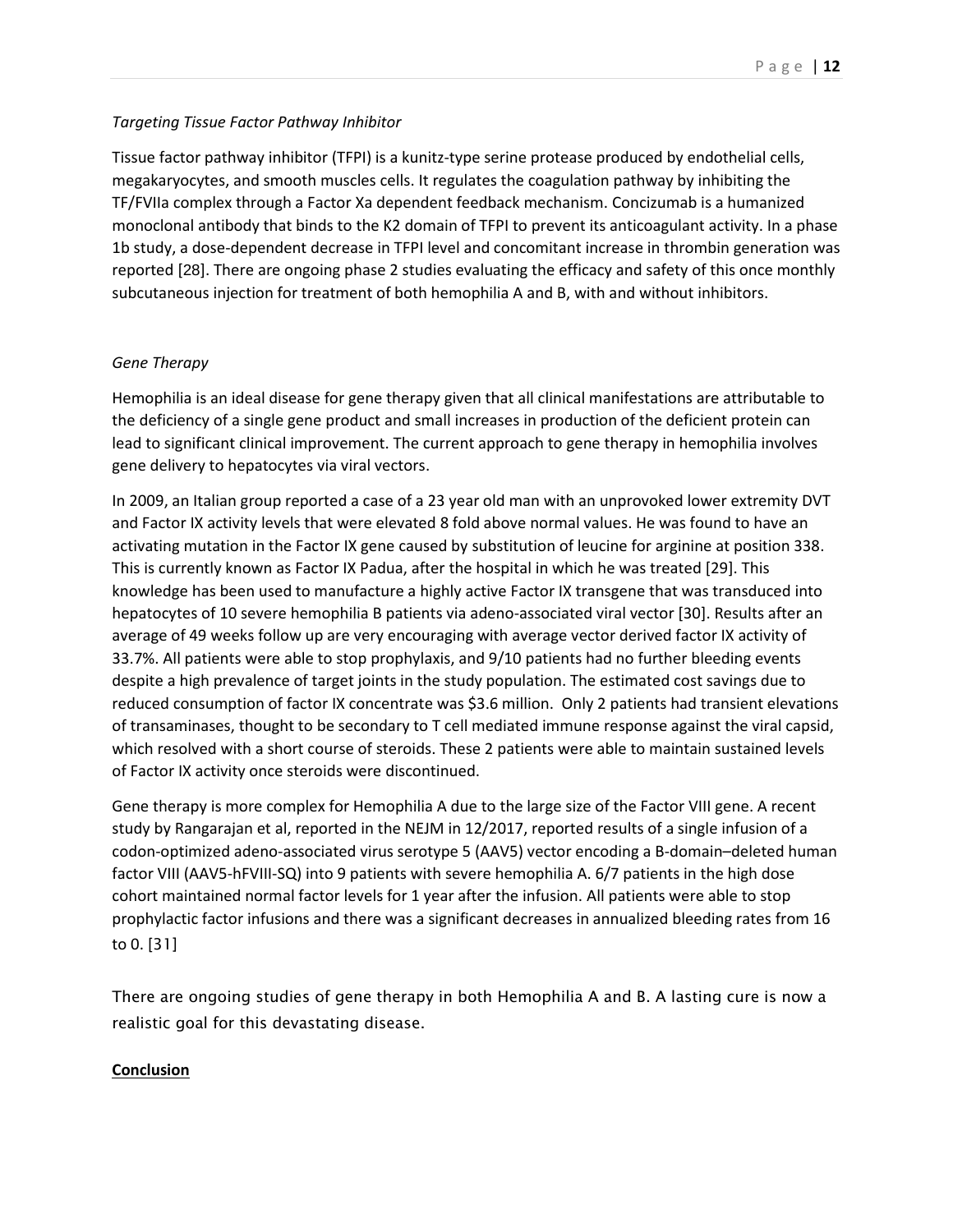There have been significant advances in the treatment of hemophilia over the last 50 years. The HIV/hepatitis epidemic in the hemophilia community due to contamination of blood products in the 1980s ignited a wave of research that led to safer plasma derived products and recombinant DNA technology. Prophylactic factor infusions decrease the risk of hemophilic arthropathy and enables patients with severe hemophilia to live a normal life-span. Extended half-life recombinant factor concentrates enable patients to maintain higher trough levels with fewer infusions, thus improving adherence and allowing for a more active lifestyle. The most serious complication of hemophilia treatment is the development of inhibitors, which neutralize the activity of clotting factor replacement. The standard of care has been the use of "bypassing agents" such as recombinant factor VII and activated prothrombin complex concentrate. However, these agents are not as effective as standard factor replacement, are more expensive, and have short half-lives requiring frequent infusions. A factor VIII mimetic, Emicizumab, has recently been FDA approved for treatment of patients with inhibitors. Advantages include significantly decreased rates of bleeding compared to bypassing agent prophylaxis, subcutaneous dosing, and long half-life. Emicizumab is currently under FDA review for treatment in patients without inhibitors given recent data showing decreased bleeding rates compared to standard factor concentrate prophylaxis [25]. This will certainly revolutionize the treatment of hemophilia. Future endeavors include inhibiting natural anticoagulants as a way of rebalancing hemostasis. With promising advances in gene therapy, a future cure is a realistic possibility.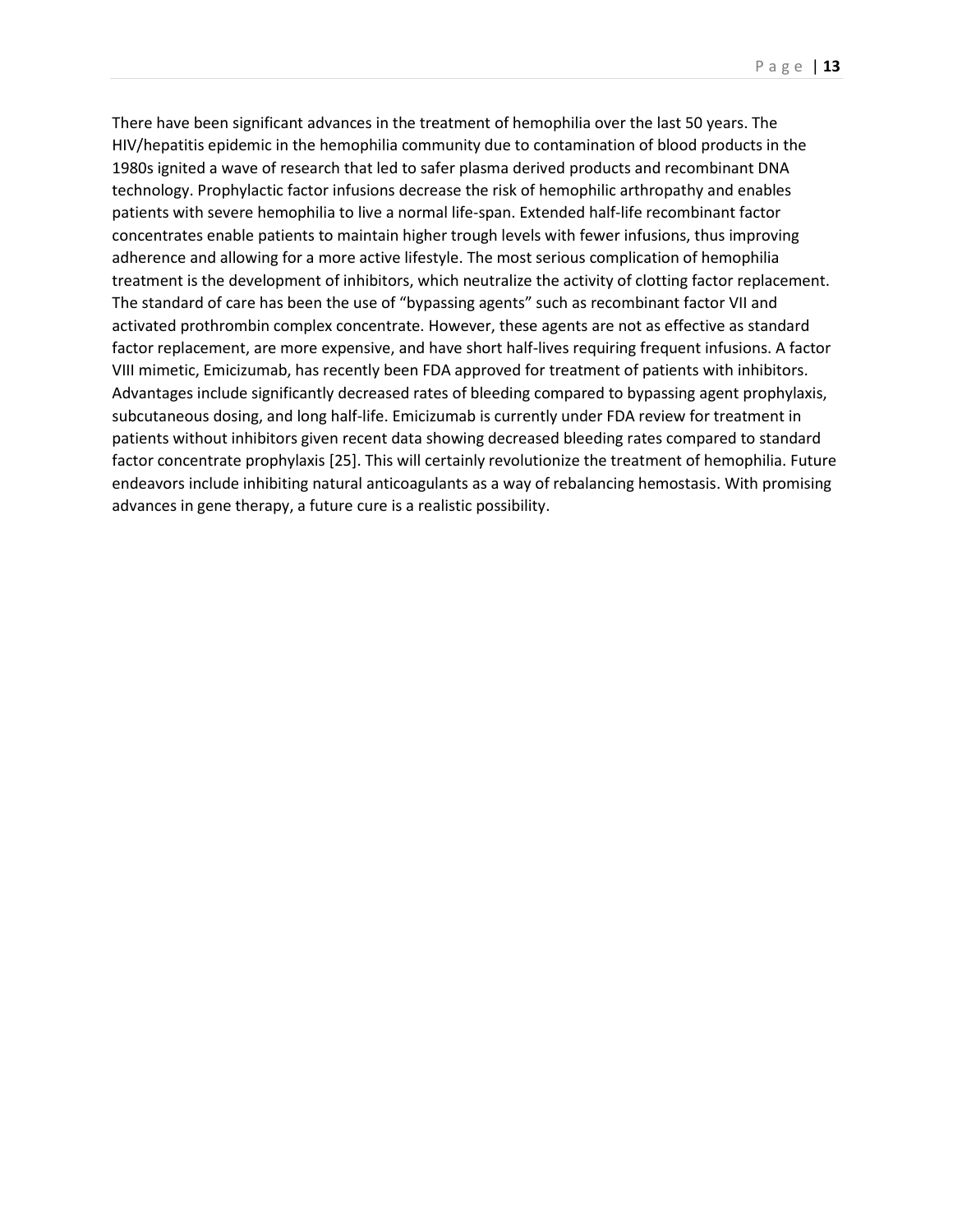#### References:

- 1) Swystun L, James Paula. Using genetic diagnostics in hemophilia and von Willebrand disease. ASH education book 2015.
- 2) Srivastava A, Brewer AK, Mauser-Bunschoten EP, Key NS, Kitchen S, Llinas A, Ludlam CA, Mahlangu JN, Mulder K, Poon MC, Street A; Treatment Guidelines Working Group on Behalf of The World Federation Of Hemophilia. Guidelines for the management of hemophilia. Haemophilia. 2013 Jan;19(1):e1-47.
- 3) Melchiorre D, [Manetti M](https://www.ncbi.nlm.nih.gov/pubmed/?term=Manetti%20M%5BAuthor%5D&cauthor=true&cauthor_uid=28672826) Matucci-Cerinic M. Pathophysiology of Hemophilic Arthropathy. J [Clin Med.](https://www.ncbi.nlm.nih.gov/pubmed/28672826) 2017 Jun 25;6(7).
- 4) Farr AD. Treatment of haemophilia by transfusion: the first recorded case. J R Soc Med. 1981;74(4):301-305.
- 5) Pool JG, Gershgold EJ, Pappenhagen AR. High-potency antihaemophilic factor concentrate prepared from cryoglobulin precipitate. Nature 1964;203:312.
- 6) Nilsson IM, Berntorp E, et al. Twenty-five years' experience of prophylactic treatment in severe haemophilia A and B. J intern Med. 1992;232(1):25-32.
- 7) Manco-Johnson MJ, et al. Prophylaxis versus episodic treatment to prevent joint disease in boys with severe hemophilia. N Engl J Med. 2007;357(6):535-544.
- 8) Gringeri A, Lundin B, et al. A randomized clinical trial of prophylaxis in children with hemophilia A (the ESPRIT study). J Thromb Haemost. 2011;9(4):700-710.
- 9) Manco-Johnson MJ, Lundin B, [Funk S](https://www.ncbi.nlm.nih.gov/pubmed/?term=Funk%20S%5BAuthor%5D&cauthor=true&cauthor_uid=28836341) et al. Effect of late prophylaxis in hemophilia on joint status: a randomized trial. [J Thromb Haemost.](https://www.ncbi.nlm.nih.gov/pubmed/?term=Effect+of+late+prophylaxis+in+hemophilia+on+joint+status%3A+a+randomized+trial) 2017 Nov;15(11):2115-2124.
- 10) Schrijvers LH, Schuurmans MJ, Fischer K. Promoting self-management and adherence during prophylaxis: evidence-based recommendations for haemophilia professionals. Haemophilia. 2016 Jul;22(4):499-506.
- 11) Powell JS, Pasi KJ, Ragni MV, et al. [Phase 3 study of recombinant factor IX Fc fusion protein in](http://www.ncbi.nlm.nih.gov/pubmed/24304002)  [hemophilia B.](http://www.ncbi.nlm.nih.gov/pubmed/24304002) N Engl J Med. 2013;369:2313-2323.
- 12) Collins PW, Young G, Knobe K, et al. [Recombinant long-acting glycoPEGylated factor IX in](http://www.ncbi.nlm.nih.gov/pubmed/25261199)  [hemophilia B: a multinational randomized phase 3 trial.](http://www.ncbi.nlm.nih.gov/pubmed/25261199) Blood. 2014;124:3880-3886.
- 13) Mahlangu J, Powell JS, Ragni MV, et al[. Phase 3 study of recombinant factor VIII Fc fusion](http://www.ncbi.nlm.nih.gov/pubmed/24227821)  [protein in hemophilia A.](http://www.ncbi.nlm.nih.gov/pubmed/24227821) Blood. 2014;123:317-325.
- 14) Powell J, Shapiro A, Ragni M, et al. [Switching to recombinant factor IX Fc fusion protein](http://www.ncbi.nlm.nih.gov/pubmed/25209873)  [prophylaxis results in fewer infusions, decreased factor IX consumption and lower bleeding rates.](http://www.ncbi.nlm.nih.gov/pubmed/25209873) Br J Haematol. 2015;168:113-123.
- 15) Nolan B, Mahlangu J, Perry D, et al. [Long-term safety and efficacy of recombinant factor VIII Fc](https://www.ncbi.nlm.nih.gov/pubmed/26218032)  [fusion protein \(rFVIIIFc\) in subjects with hemophilia A.](https://www.ncbi.nlm.nih.gov/pubmed/26218032) Haemophilia. 2016;22:72-80.
- 16) Walsh CE, Soucie JM, Miller CH. Impact of inhibitors on hemophilia A mortality in the United States. Am J Hematol 2015;90(5):400–5.
- 17) Peyvandi F, Mannucci PM, Garagiola I, El‐Beshlawy A, Elalfy M, Ramanan V, Eshghi P, Hanagavadi S, Varadarajan R, Karimi M, Manglani MV, Ross C, Young G, Seth T, Apte S, Nayak DM, Santagostino E, Mancuso ME, Sandoval Gonzalez AC, Mahlangu JN, et al. A randomized trial of factor VIII and neutralizing antibodies in hemophilia A. N Engl J Med 2016; **374**: 2054–64. (SIPPET)
- 18) Hartholt RB, [van Velzen AS,](https://www.ncbi.nlm.nih.gov/pubmed/?term=van%20Velzen%20AS%5BAuthor%5D&cauthor=true&cauthor_uid=28716211) [Peyron I,](https://www.ncbi.nlm.nih.gov/pubmed/?term=Peyron%20I%5BAuthor%5D&cauthor=true&cauthor_uid=28716211) [Ten Brinke A,](https://www.ncbi.nlm.nih.gov/pubmed/?term=Ten%20Brinke%20A%5BAuthor%5D&cauthor=true&cauthor_uid=28716211) Fijnvandraat K, Voorberg J. To serve and protect: The modulatory role of von Willebrand factor on factor VIII immunogenicity.Blood Rev. 2017 Sep;31(5):339-347.
- 19) FENOC trial: equivalency of 85U/kg FEIBA and 2 doses of 100 umg/kg rVIIa in about 80% of cases